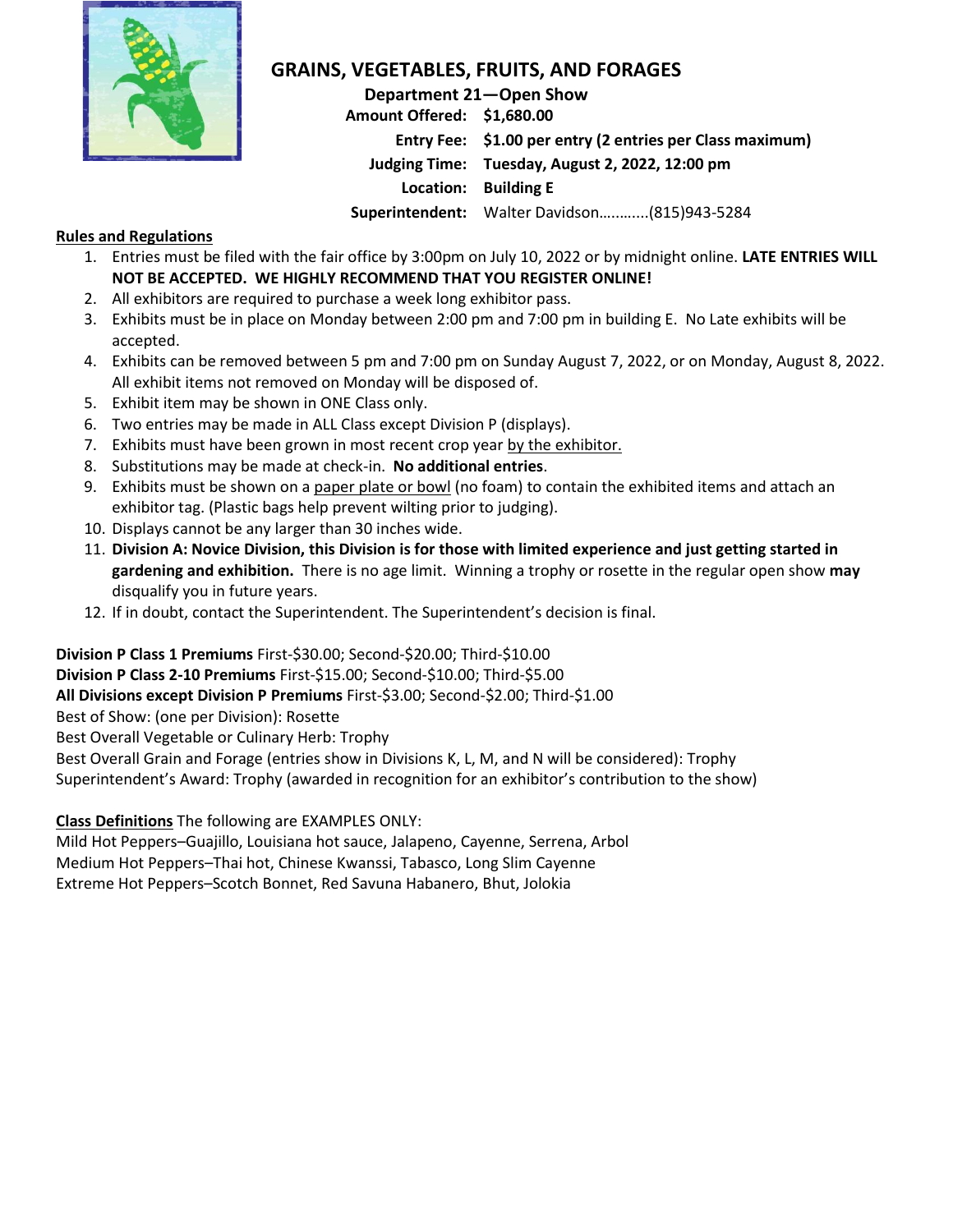| <b>Division</b>                  | <b>Class</b>                                                                                                                                                                                                                     |                                                                                                                                                                                                                                                                              |                                                                                                                                                                                             |
|----------------------------------|----------------------------------------------------------------------------------------------------------------------------------------------------------------------------------------------------------------------------------|------------------------------------------------------------------------------------------------------------------------------------------------------------------------------------------------------------------------------------------------------------------------------|---------------------------------------------------------------------------------------------------------------------------------------------------------------------------------------------|
| A Fresh Vegetables and           | 1 Beans, green, 4                                                                                                                                                                                                                | 14 Onions, yellow, 1                                                                                                                                                                                                                                                         | 25 Potatoes, yellow, 1                                                                                                                                                                      |
| Herbs: Novice Division           | 2 Beans, pole, 4                                                                                                                                                                                                                 | 15 Peas, edible pods, 4 pods<br>26 Radish, red, 3                                                                                                                                                                                                                            |                                                                                                                                                                                             |
| (this Division is for those      | 3 Beans, yellow, 4                                                                                                                                                                                                               | 16 Peas, shelling, 4 pods                                                                                                                                                                                                                                                    | 27 Radish, white, 3                                                                                                                                                                         |
| with limited experience          | 4 Beets, 1                                                                                                                                                                                                                       | 17 Peppers, bell, any color, 1                                                                                                                                                                                                                                               | 28 Squash, other summer, 1                                                                                                                                                                  |
| and just getting started in      | 5 Carrots, 1                                                                                                                                                                                                                     | 18 Peppers, extreme hot, 1                                                                                                                                                                                                                                                   | 29 Squash, yellow crook neck, 1                                                                                                                                                             |
| gardening and exhibition.        | 6 Cucumber, dill, 1                                                                                                                                                                                                              | 19 Peppers, large hot, 1                                                                                                                                                                                                                                                     | 30 Squash, zucchini, 1                                                                                                                                                                      |
| There is no age limit.) See      | 7 Cucumber, slicing, 1                                                                                                                                                                                                           | 20 Peppers, other sweet, 1                                                                                                                                                                                                                                                   | 31 Sweet Corn, 1 ear, no husk                                                                                                                                                               |
| Rule 11 for complete             | 8 Cucumber, sweet, 1                                                                                                                                                                                                             | 21 Peppers, small hot, 1                                                                                                                                                                                                                                                     | 32 Sweet corn, bicolor, 1 ear                                                                                                                                                               |
| information.                     | 9 Herb Sprig, any, 1                                                                                                                                                                                                             | 22 Potatoes, red, 1                                                                                                                                                                                                                                                          | 33 Tomato, yellow, 1                                                                                                                                                                        |
|                                  | 10 Kohlrabi, 1                                                                                                                                                                                                                   | 23 Potatoes, salad/baby                                                                                                                                                                                                                                                      | 34 Tomatoes, cherry, 4                                                                                                                                                                      |
|                                  | 11 Onions, bunching, 3                                                                                                                                                                                                           | size, any color, 3                                                                                                                                                                                                                                                           | 35 Tomato, red, 1                                                                                                                                                                           |
|                                  | 12 Onions, red, 1                                                                                                                                                                                                                | 24 Potatoes, white, 1                                                                                                                                                                                                                                                        | <b>36 Turnip, 1</b>                                                                                                                                                                         |
|                                  | 13 Onions, white, 1                                                                                                                                                                                                              |                                                                                                                                                                                                                                                                              |                                                                                                                                                                                             |
| <b>B</b> Fresh Vegetables (leaf, | 1 Cabbage, green, 1 head                                                                                                                                                                                                         | 6 Spinach, 1 plant, no roots                                                                                                                                                                                                                                                 | 10 Any other edible flower                                                                                                                                                                  |
| stem, or flower)                 | 2 Cabbage, red, 1 head                                                                                                                                                                                                           | 7 Any other leaf vegetable                                                                                                                                                                                                                                                   | 11 Kohlrabi                                                                                                                                                                                 |
|                                  | 3 Celery, 1 head                                                                                                                                                                                                                 | 8 Broccoli, 1 head                                                                                                                                                                                                                                                           | 12 Rhubarb                                                                                                                                                                                  |
|                                  | 4 Chard, 3 leaves                                                                                                                                                                                                                | 9 Cauliflower, 1 head                                                                                                                                                                                                                                                        | 13 Brussel Sprouts                                                                                                                                                                          |
|                                  | 5 Lettuce, 1 plant, no roots                                                                                                                                                                                                     |                                                                                                                                                                                                                                                                              |                                                                                                                                                                                             |
| C Fresh Vegetables (root,        | 1 Any other root, tuber, bulb                                                                                                                                                                                                    | 7 Onions, white, 3                                                                                                                                                                                                                                                           | 12 Potatoes, white, 3                                                                                                                                                                       |
| tuber, or bulb)                  | 2 Beets, 3                                                                                                                                                                                                                       | 8 Onions, yellow, 3                                                                                                                                                                                                                                                          | 13 Radish, red, 3                                                                                                                                                                           |
|                                  | 3 Carrots, 3                                                                                                                                                                                                                     | 9 Potatoes, baby, red, 5                                                                                                                                                                                                                                                     | 14 Radish, white, 3                                                                                                                                                                         |
|                                  |                                                                                                                                                                                                                                  |                                                                                                                                                                                                                                                                              |                                                                                                                                                                                             |
|                                  |                                                                                                                                                                                                                                  |                                                                                                                                                                                                                                                                              | 16 Jerusalem Artichoke                                                                                                                                                                      |
|                                  | 6 Onions, red, 3                                                                                                                                                                                                                 |                                                                                                                                                                                                                                                                              |                                                                                                                                                                                             |
| D Fresh Vegetables               | 1 Beans, green pole, 8                                                                                                                                                                                                           |                                                                                                                                                                                                                                                                              | 12 Sweet corn, unopened                                                                                                                                                                     |
|                                  | 2 Beans, green string, 8                                                                                                                                                                                                         | crookneck, 3                                                                                                                                                                                                                                                                 | husks, 3 ears                                                                                                                                                                               |
|                                  | 3 Beans, other in pod, 8                                                                                                                                                                                                         | 9 Summer squash, zucchini, 3                                                                                                                                                                                                                                                 | 13 Sweet corn, white,                                                                                                                                                                       |
|                                  | 4 Beans, yellow string, 8                                                                                                                                                                                                        | 10 Summer squash, zucchini,                                                                                                                                                                                                                                                  | unopened, 3 ears                                                                                                                                                                            |
|                                  | 5 Cucumbers, pickling dill, 3                                                                                                                                                                                                    | over 8 inches, 3                                                                                                                                                                                                                                                             | 14 Peas, shelling                                                                                                                                                                           |
|                                  | 6 Cucumbers, pickling sweet, 4                                                                                                                                                                                                   | 11 Sweet corn, bicolor,                                                                                                                                                                                                                                                      | 15 Peas, in the pod                                                                                                                                                                         |
|                                  | 7 Cucumbers, slicing, 3                                                                                                                                                                                                          | unopened, 3 ears                                                                                                                                                                                                                                                             |                                                                                                                                                                                             |
| <b>E</b> Fresh Vegetables        | 1 Eggplant, 1                                                                                                                                                                                                                    | 8 Pumpkin, pie, 1                                                                                                                                                                                                                                                            |                                                                                                                                                                                             |
| (mature fruit)                   | 2 Peppers, bell, 3                                                                                                                                                                                                               | 9 Squash, acorn, green, 1                                                                                                                                                                                                                                                    | 16 Tomatoes, yellow cherry, 6                                                                                                                                                               |
|                                  |                                                                                                                                                                                                                                  |                                                                                                                                                                                                                                                                              | 17 Tomatoes, yellow, 3                                                                                                                                                                      |
|                                  | 4 Peppers, medium hot, 5                                                                                                                                                                                                         | 11 Squash, any other, 1                                                                                                                                                                                                                                                      | 18 Tomatoes, roma, 3                                                                                                                                                                        |
|                                  |                                                                                                                                                                                                                                  |                                                                                                                                                                                                                                                                              |                                                                                                                                                                                             |
|                                  |                                                                                                                                                                                                                                  |                                                                                                                                                                                                                                                                              |                                                                                                                                                                                             |
|                                  |                                                                                                                                                                                                                                  |                                                                                                                                                                                                                                                                              |                                                                                                                                                                                             |
| F Fresh Herbs                    |                                                                                                                                                                                                                                  | 7 Dill, 1 stalk                                                                                                                                                                                                                                                              |                                                                                                                                                                                             |
|                                  | labeled                                                                                                                                                                                                                          | 8 Fennel, entire plant, roots                                                                                                                                                                                                                                                | 13 Savory, spray                                                                                                                                                                            |
|                                  | 2 Arugula                                                                                                                                                                                                                        | washed                                                                                                                                                                                                                                                                       | 14 St. John's Wort                                                                                                                                                                          |
|                                  |                                                                                                                                                                                                                                  |                                                                                                                                                                                                                                                                              |                                                                                                                                                                                             |
|                                  | 4 Chamomile                                                                                                                                                                                                                      |                                                                                                                                                                                                                                                                              |                                                                                                                                                                                             |
|                                  |                                                                                                                                                                                                                                  |                                                                                                                                                                                                                                                                              |                                                                                                                                                                                             |
|                                  | 6 Cilantro, spray                                                                                                                                                                                                                | bundled                                                                                                                                                                                                                                                                      |                                                                                                                                                                                             |
| (immature fruit)                 | 4 Carrots, baby, 3<br>5 Garlic, 3 bulbs<br>3 Peppers, extreme hot, 5<br>5 Peppers, mild hot, 3<br>6 Peppers, other sweet, 3<br>7 Pumpkin, field, 1<br>1 Any other annual herb,<br>3 Basil, spray<br>5 Chives, 1 plant, roots off | 10 Potatoes, other, 3<br>11 Potatoes, red, 3<br>8 Summer squash, yellow<br>10 Squash, acorn, yellow, 1<br>12 Squash, butternut, 1<br>13 Tomatoes, red cherry, 9<br>14 Tomatoes, plum, 6<br>9 Mint, spray<br>10 Parsley, 6 leaves, bundled<br>11 Parsley, flat leaf, 6 leaves | 15 Turnips, 3<br>15 Tomatoes, red, 3<br>19 Tomatoes, heirloom, 3<br>20 Tomatoes, grape, 3<br>21 Okra, 3<br>12 Rosemary, spray<br>15 Thyme, spray<br>16 Any other perennial herb,<br>labeled |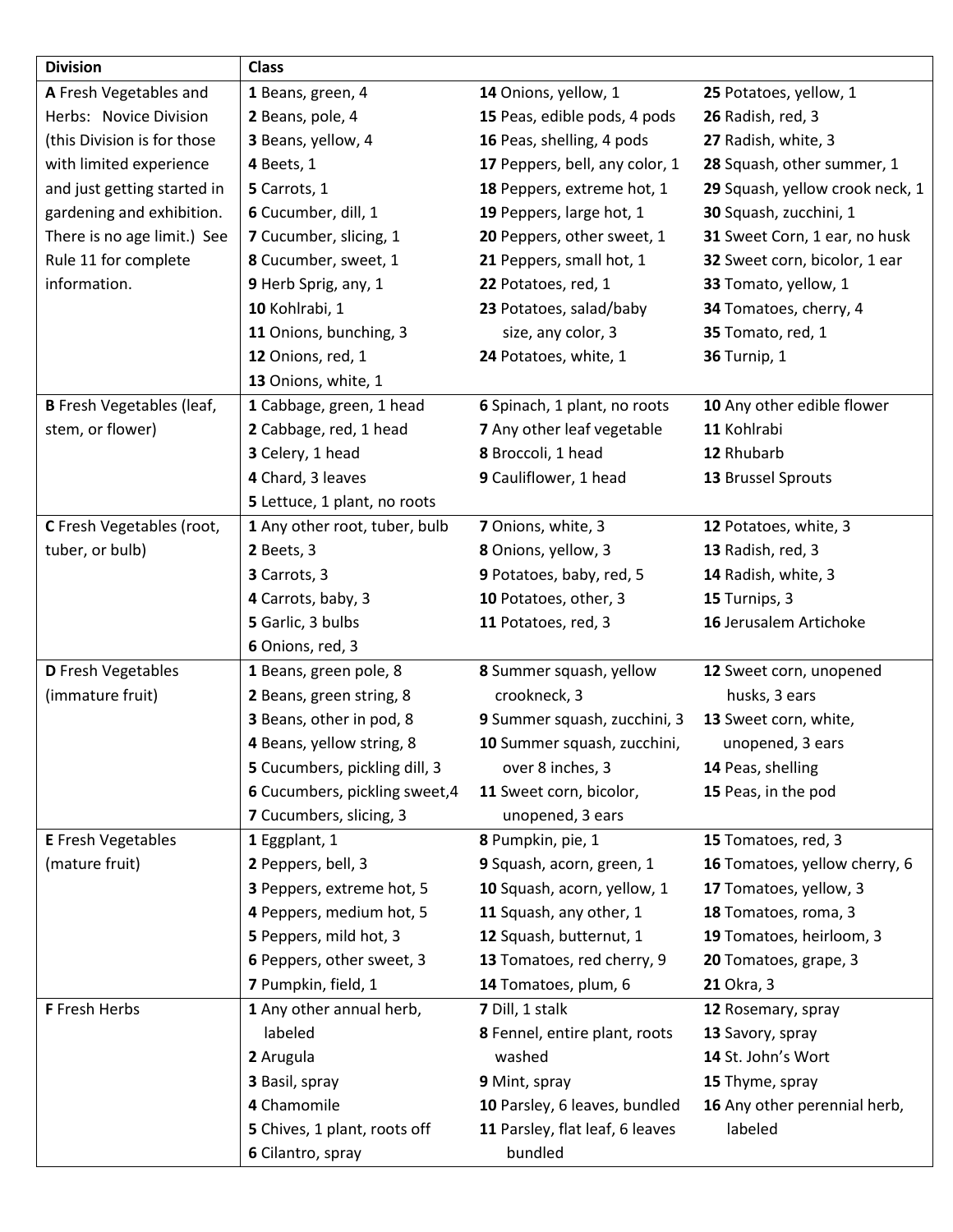| <b>Division</b>               | <b>Class</b>                          |                                           |                                   |
|-------------------------------|---------------------------------------|-------------------------------------------|-----------------------------------|
| <b>G</b> Fruit                | 1 Apples, red, 3                      | 5 Pears, 3                                | 8 Plums, 5                        |
|                               | 2 Apples, yellow, 3                   | 6 Muskmelon, netted                       | 9 Raspberries, 1 cup              |
|                               | 3 Currants, 1 cup                     | surface, 1                                | 10 Watermelon, 1                  |
|                               | 4 Grapes, 3 bunches                   | 7 Muskmelon, smooth, 1                    | 11 Any other fruit                |
| <b>H</b> Potted Culinary Herb | 1 Lemon Balm                          | 5 Rosemary                                | 9 Tarragon                        |
| Plants                        | 2 Lemon Grass                         | 6 Sage                                    | 10 Any other potted culinary      |
|                               | 3 Mint                                | 7 Stevia                                  | herb, labeled                     |
|                               | 4 Oregano                             | 8 Sweet Bay                               |                                   |
| I Grains and Seeds            | 1 Oats                                | 6 Corn, specialty                         | 11 Popcorn, white, 5 ears         |
|                               | 2 Spring Wheat                        | 7 Soybeans                                | 12 Popcorn, yellow, 5 ears        |
|                               | 3 Winter Wheat                        | 8 Any Other Grain                         | 13 Yellow dent corn 5 ears        |
|                               | 4 Barley                              | 9 Flint Corn (Indian) 5 ears              | 14 Any other ears or heads, 5     |
|                               | 5 Corn, #2 yellow                     | 10 Popcorn, red, 5 ear                    |                                   |
| J Novelty or Ornamental       | 1 Longest ear, corn can be last       | 8 Largest kohlrabi by weight              | 17 Longest bean                   |
|                               | years                                 | 9 Largest onion by weight                 | 18 Longest cucumber               |
|                               | 2 Tallest stalk, corn cut at          | 10 Largest pepper by weight               | 19 Longest zucchini               |
|                               | ground                                | 11 Largest potato by weight               | 20 Tallest sunflower              |
|                               | 3 Gourds, 3                           | 12 Largest pumpkin by                     | 21 Most unusual vegetable         |
|                               | 4 Largest beet by weight              | weight                                    | 22 Most tomatoes in a cluster,    |
|                               | 5 Largest carrot by weight            | 13 Largest radish by weight               | must be attached together         |
|                               | 6 Largest cucumber by weight          | 14 Largest tomato by weight               | 23 Biggest weed: By               |
|                               | 7 Largest cabbage head by             | 15 Largest zucchini by weight             | measurement, must be fresh        |
|                               | weight                                | 16 Largest sunflower head,                | cut and not classified as a       |
|                               |                                       | width                                     | "noxious weed" by the state       |
| K Silage (placed in a 1       | 1 Corn silage                         | 3 Grass Silage                            |                                   |
| gallon Ziploc bag)            | 2 Legume Silage                       | 4 High Moisture Grain                     |                                   |
| L Dry Hay (3-5 pounds in a    | 1 Alfalfa, 1st cutting                | 7 Timothy, 1 <sup>st</sup> cutting        | 13 Mixed, 1st cutting             |
| plastic bag)                  | 2 Alfalfa, 2 <sup>nd</sup> cutting    | 8 Timothy, 2 <sup>nd</sup> cutting        | 14 Mixed, 2 <sup>nd</sup> cutting |
|                               | 3 Alfalfa, 3 <sup>rd</sup> cutting    | <b>9</b> Orchard grass, $1st$ cutting     | 15 Mixed, 3rd cutting             |
|                               | 4 Alfalfa, 4 <sup>th</sup> cutting    | 10 Orchard grass, 2 <sup>nd</sup> cutting | 16 Oat straw                      |
|                               | 5 Red Clover, 1 <sup>st</sup> cutting | 11 Orchard grass, 3rd cutting             | 17 Wheat straw                    |
|                               | 6 Red Clover, 2 <sup>nd</sup> cutting | 12 Orchard grass, 4 <sup>th</sup> cutting | 18 Other hay crop                 |
| M Sheaf Grains and            | <b>Class</b>                          | <b>Class</b>                              | <b>Class</b>                      |
| Forages (Must be securely     | 1 Bundle of alfalfa, fresh            | 8 Bundle of orchard grass,                | 13 Bundle of wheat                |
| tied around stems one         | 2 Bundle of any other grain           | fresh                                     | 14 Bundle, any grass for seed     |
| third of the distance from    | 3 Bundle of barley                    | 9 Bundle of red clover, fresh             | production, 1 variety             |
| the top and between 3-5       | 4 Bundle of brome, fresh              | 10 Bundle of rye                          | 15 Bundle, any legume for seed    |
| inches in diameter. Grown     | 5 Bundle of corn, 3 stalks            | 11 Bundle of soybeans, fresh              | production                        |
| in current year) (Judged      | 6 Bundle of oats                      | 12 Bundle of sweet corn, 3                | 16 Bundle, any other legume       |
| on arrangement and            | 7 Bundle of popcorn                   | stalks                                    |                                   |
| quality 50/50)                |                                       |                                           |                                   |
|                               |                                       |                                           |                                   |
|                               |                                       |                                           |                                   |
|                               |                                       |                                           |                                   |
|                               |                                       |                                           |                                   |
|                               |                                       |                                           |                                   |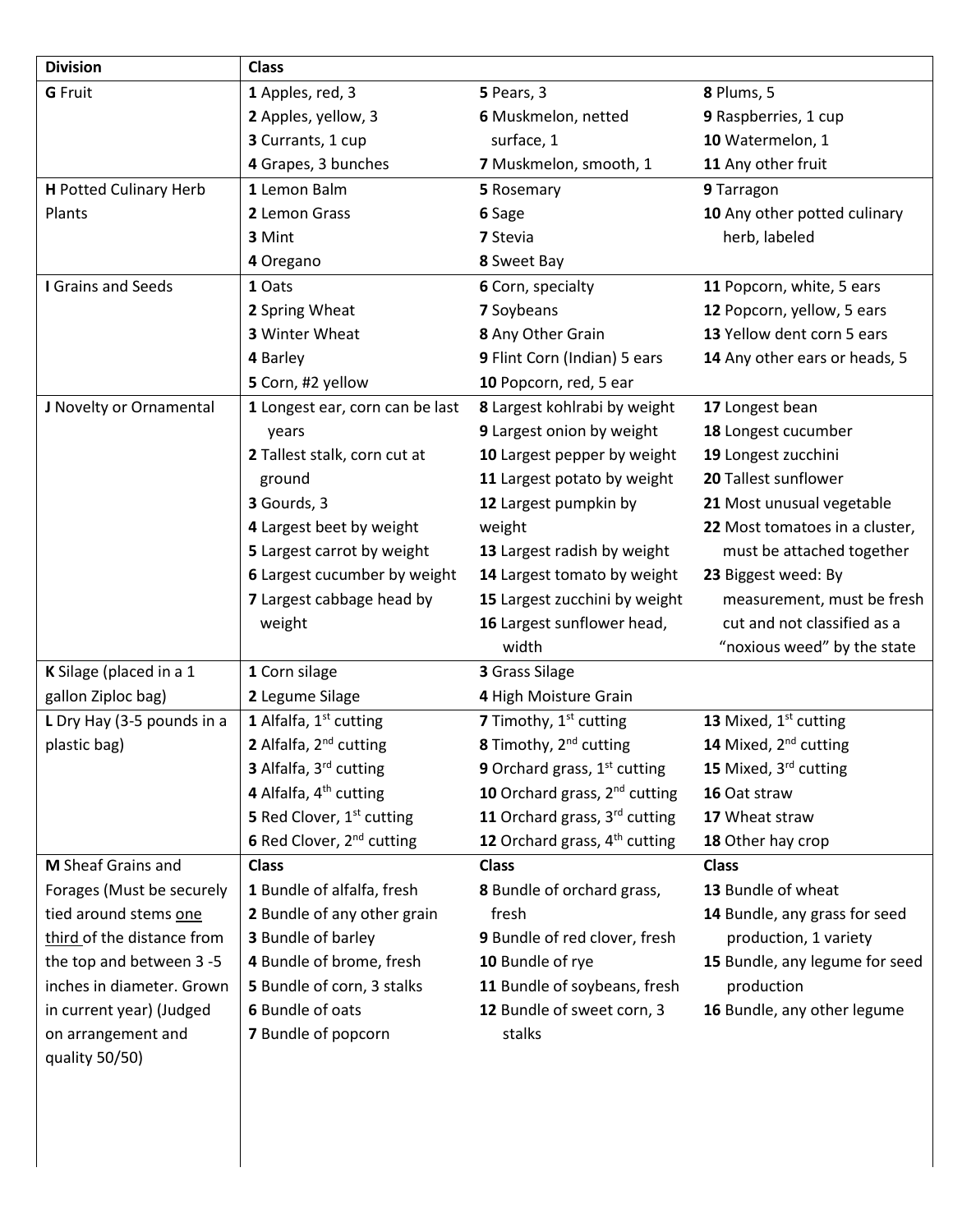| <b>Division</b>              | <b>Class</b>                                                                                       |                               |                                     |  |
|------------------------------|----------------------------------------------------------------------------------------------------|-------------------------------|-------------------------------------|--|
| N Commercial                 | 1 Bundle of dried lavender                                                                         | 4 Fresh cut flowers (6 blooms | 7 Ornamental grass, 1 variety,      |  |
| Horticulture                 | 2 Bundle of dried straw                                                                            | or stems) in suitable         | in 4 inch pot                       |  |
|                              | flowers                                                                                            | container                     | 8 Sedum, in 4 inch pot              |  |
|                              | 3 Coral Bell, (Heuchera) in 4                                                                      | 5 Gladiolus, 6 stems          | <b>9</b> Other cut flowers, 6 stems |  |
|                              | inch pot                                                                                           | 6 Hosta, in 4 inch pot        | 10 Any other bundle, dried          |  |
|                              |                                                                                                    |                               | flowers                             |  |
| O Beyond Dirt and Digging    | 1 An original decorative or functional creation using any material that might be displayed in a    |                               |                                     |  |
|                              | garden setting (i.e. a scarecrow). Judging will be done in a garden setting and to be put in place |                               |                                     |  |
|                              | by exhibitor.                                                                                      |                               |                                     |  |
|                              | 2 An original creation made of garden produce (edible or inedible) to be displayed on a table      |                               |                                     |  |
|                              | area of 30 inches X30 inches or less.                                                              |                               |                                     |  |
| P Best Display of            | 1 Garden produce, 8 species                                                                        | 5 Squash, 10 or more          | 8 Centerpiece arrangement,          |  |
| All Classes in this Division | or more                                                                                            | 6 Potted herbs, 4 or more     | made only of materials listed in    |  |
| to be displayed in a basket  | 2 Peppers, 4 each of at least 3                                                                    | plants, labeled               | this Department as Classes          |  |
| or suitable containers that  | types                                                                                              | 7 Bundles, securely tied      | 9 Potted perennial                  |  |
| is attracting to the         | 3 Fruit, 4 each of at least 4                                                                      | around stems, between 3-5     | ornamentals, 4 or more, each        |  |
| consumer.                    | types                                                                                              | inch in diameter, 6 or more   | labeled                             |  |
|                              | 4 Gourds, 10 or more                                                                               | bundles                       | 10 Display of grain crops           |  |